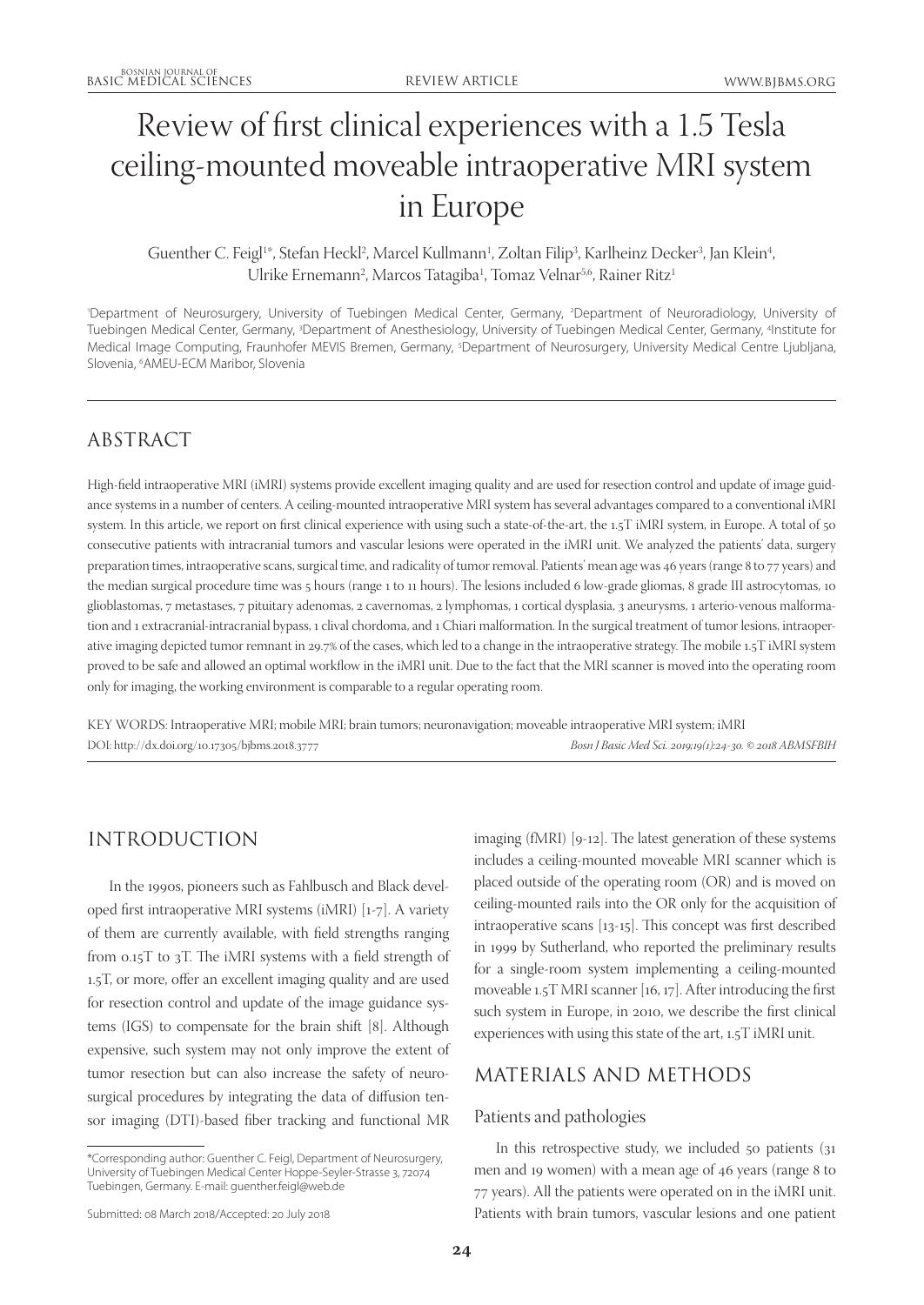with a Chiari malformation were included in the series of our first group of patients.

# Operating room setup and special technical equipment

The iMRI system (Visius Surgical Theatre, IMRIS Germany) was integrated into existing hardware. Several technical modifications had to be done, including the ceiling rails, laminar airflow, electrical system and the radio frequency (RF) shielding of the room.

The completed iMRI unit consisted of an OR (51  $\mathrm{m}^{\mathrm{2}}$  excluding the MRI scanner bay) with an MRI bay that was separated from the OR by two sliding steel doors, a technical room, a control room and the waiting area for the surgical team in front of the OR (Figure 1). The OR and the MRI scanner bay were in the same laminar airflow system and were both within the sterile area. The OR table could be rotated 180° and tilted in all directions. The time required to bring the MRI scanner to the position needed for scanning (7 m from the MRI scanner bay to OR table) was 1 minute and 35 seconds.

The installed MRI scanner, a MAGNETOM Espree (Siemens, Erlangen Germany) provided a 70cm MRI scanner bore. In addition to the standard sequences, it was equipped with the following special sequences for intraoperative image acquisition: 3D CISS (Constructive Interference in Steady State) and 3D DESS (Double Echo Steady State), Chemical Shift Imaging, Single Voxel Spectroscopy, Spectroscopy Evaluation syngo, fMRI Trigger Converter, Inline BOLD Imaging, BOLD 3D Evaluation syngo, 3D PACE syngo, Susceptibility Weighted Imaging (SWI), Inline Perfusion, Diffusion Tensor Imaging, Inline Diffusion.

A state-of-the-art, voxel-based image guidance system (CBYON™ - Med-Surgical Services Inc., Sunnyvale California, USA) was also integrated into the iMRI unit. This guidance system, using three dimensional (3D) volumetric image rendering, allowed modulation of the opacity of tissue layers. For evaluation of DTI and fMRI data, the IGS was equipped with the NeuroQLab software (Mevis Fraunhofer, Bremen, Germany) as shown in Figure 2.

Additional MR-compatible equipment included a ventilation machine Aestiva/5 MRI (GE Healthcare Madison, WI, USA) and Covidien MRidium IV Infusion Pumps (Siemens, Erlangen, Germany), using wireless remote control. For a complete integration of all multimedia data, the iMRI unit was equipped with a system (Black Diamond Video, Point Richmond, CA) capable of distributing, recording, editing and storing video data in full HD format.

## Workflow in the iMRI unit

#### *Anesthesiological preparation and patient positioning*

All the patients received an arterial line placement in the radial artery, for intra-arterial blood pressure monitoring, a central venous catheter, and had intravenous access obtained. All the patients were intubated with an MRI-compatible tube and received an MRI-compatible urinary catheter placement. After anesthesiological preparation was completed, a safety checklist was reviewed by the anesthesiologist and the surgical nurse. If intraoperative monitoring (IOM) was required, special platinum needles (MedCaT GmbH, Munich, Germany), that can be left in place during the MRI scan, were used.

A head clamp was put on the patient by the neurosurgeon and then, the patient's head was positioned. All ferromagnetic objects were moved outside the 5-gauss zone, and a final checklist was reviewed (Figure 3 A). The MRI scanner was then moved out of the MRI bay into the OR.

#### *The image acquisition and neuronavigation*

For the preoperative scans, no draping of the patient was necessary. The intraoperative scans were acquired using the procedure described above; however, the patient had to be covered with a sterile plastic bag for an intraoperative scanning, (Figure 3 A) to keep the surgical field sterile. The upper part of the head coil was then placed on top of the covered patient and fixed in position, using only a Velcro band. Three employees measured the exact height and position of the OR table with the patient on it so that the patient's head could be placed in the isocenter of the MRI scanner bore



**FIGURE 1.** View from the MRI scanner bay into the OR showing the back side of the MRI scanner (A). The completed iMRI unit consists of an OR (51m<sup>2</sup> excluding the MRI scanner bay) The control room contains the MRI consol and the satellite station as well as the IGS planning station and a touch screen control for the multimedia unit (B). Two separate monitors were installed for the surgical team in the waiting area allowing the team to view MRI images as they are acquired. In the background next to the OR door the anesthesiological workstation (C).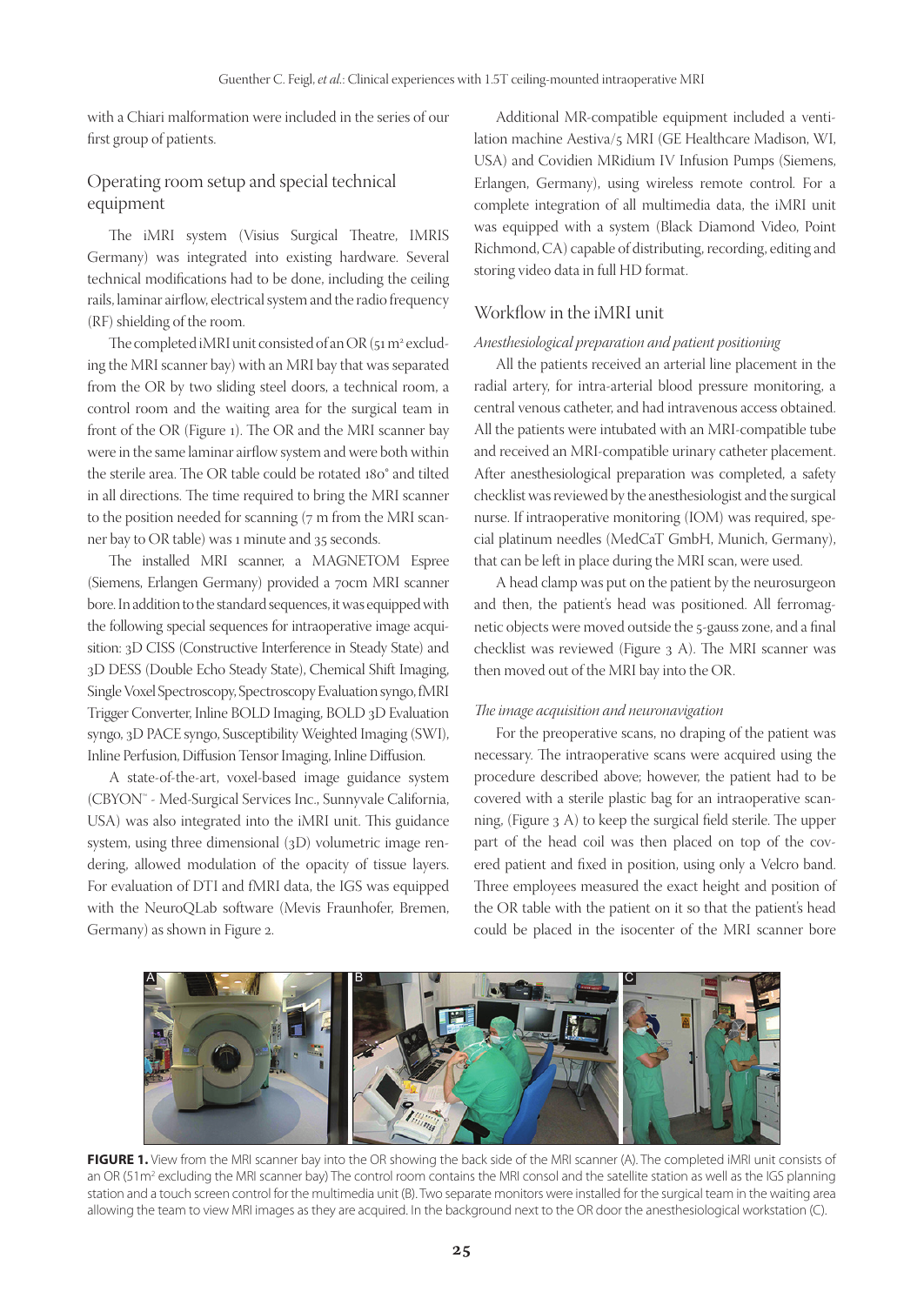

**FIGURE 2.** Intraoperative screenshot of the CBYON™ IGS showing in the upper left image the 3D "virtual endoscopic view" with the tumor segmented in green and the displaced DTI based fibertracks in orange. Due to the reduced opacity, the tissue layers surrounding the tumor become translucent clearly showing the tumor. The other images show the position of the registered stimulator, acting as a pointer during intraoperative stimulation of the fiber tracts.



**FIGURE 3.** The patient is shown covered (A) with a sterile plastic bag to preserve sterility of the surgical site. The head coil is placed on top of the patient's head and is held in place with a Velcro band. In the background, it can be seen that all ferromagnetic objects are positioned outside the 5-gauss zone. In the middle, the mobile nurses' desk is shown next to tables with the surgical instruments covered with sterile drapes. On the wall one of the two 65" Monitors are seen. In the background, the surgical nurse, the running nurse, and the anesthesiologist are shown while performing the final check before moving the MRI scanner out of the bay. The MRI is in the "safety check position" 20 cm in front of the OR table. Three people are checking the correct height and position of the OR table with the patient on it (B) so that after insertion into the MRI the patient's head is in the isocenter of the MRI scanner bore (C).

(Figure 3 B, C). The MRI scanner automatically stopped in a "safety check position", which was 20 cm before reaching the OR table so all final adjustments to the table position could be made before the MRI scanner bore was moved over the patient. Additionally, the MRI was equipped with a special touch sensor mounted around the MRI scanner bore that immediately stopped the instrument on contact.

# RESULTS

#### Pathologies and the extent of resection

Patients' data and treated pathologies are listed in Tables 1 and 2. The median number of scans per surgery was 2 scans with a median duration of 47min per MRI scan (range 6 to 115 min). Intraoperatively, a remnant tumor was seen in the iMRI scans in 29.7% (n=11) of all tumor patients (n=37), which lead to a change in surgical strategy and continuation of the resection. Based on the iMRI scans, a gross total resection (GTR) was achieved in 35 patients (94.6%). The intraoperative monitoring (IOM) of motor- and sensory-evoked potentials was performed in 14 (37.8%) out of 37 tumor patients. The IOM also included cranial nerve monitoring, during which all the needles could be left in place without causing burns in the patient, or artifacts in the MRI scans. In two patients suffering from brain tumors located in eloquent areas, the resection had to be stopped due to deterioration of MEPs (Motor Evoked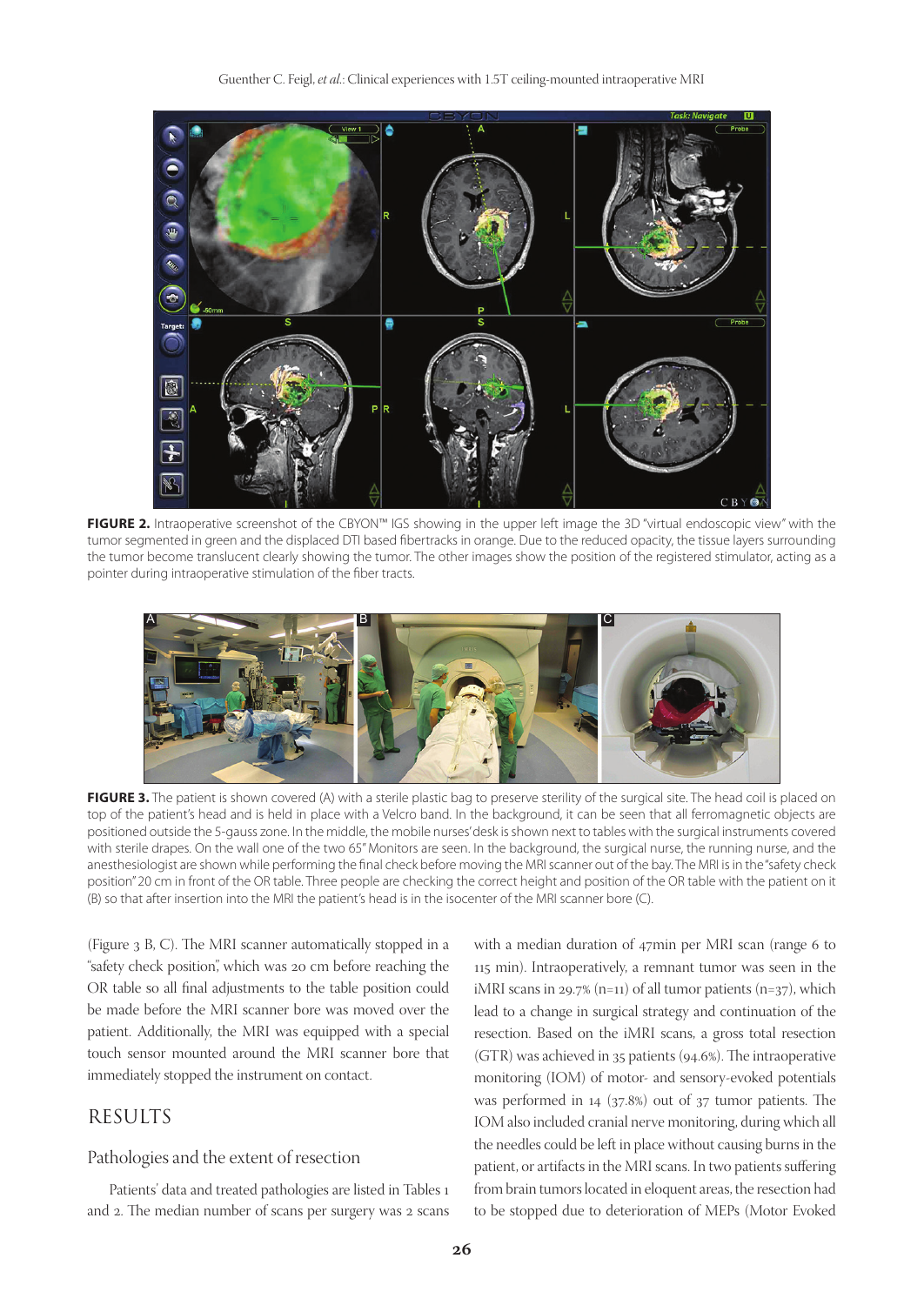**TABLE 1.** Types of pathologies operated in the iMRI unit

| Pathology           | Number of patients |
|---------------------|--------------------|
| Glioblastoma        | 10                 |
| Astrocytoma         | 8                  |
| Low grade glioma    | 6                  |
| Metastasis          | 7                  |
| Pituitary adenoma   | 7                  |
| Cavernoma           | 2                  |
| Lymphoma            | 2                  |
| Cortical dysplasia  | 1                  |
| ACI aneurysm        | 3                  |
| <b>AVM</b>          | 1                  |
| EC/IC Bypass        | 1                  |
| Clival chordoma     | 1                  |
| Chiari malformation |                    |

AVM- arteriovenous malformation, ACI- internal caroitd artery, EC/IC- extracranial/intracranial

**TABLE 2.** The number of patients treated and the summary of results with median times of the different steps required for surgery in the iMRI unit

| Total number of patients                                 |                  | 50                     |
|----------------------------------------------------------|------------------|------------------------|
| Patients with tumors<br>(gross total resection achieved) | 37               | 35 (94.6%)             |
| Gender (male/female)                                     | 31               | 19                     |
| Mean age/range                                           | 77               | $8-46$                 |
| Anesthesiological<br>preparation (median time)           | $35 \text{ min}$ | $(range 17 - 58 min)$  |
| Patient positioning and safety<br>checks (median time)   | $63 \text{ min}$ | $(range 18 - 106 min)$ |
| Surgical procedures (median time)                        | 5 hours          | (range 1 – 11 hours)   |
| Duration of intraoperative<br>scanning (median time)     | $47 \text{ min}$ | $(range 6 - 115 min)$  |

Potentials) in the IOM. In both patients, only a subtotal tumor removal could be achieved. None of them suffered from new permanent neurological deficits postoperatively. The IGS was used in 20 (40%) out of 50 patients.

The intraoperatively acquired MRI scans were evaluated by a senior neuroradiologist who was in charge of the MRI, together with the neurosurgeon, who determined whether or not to proceed with the resection. The new intraoperatively acquired images were fused with the preoperative images, thereby updating the IGS. In 6 patients, an intraoperative DTI (Diffusion Tract Imaging) sequence was acquired to visualize the fiber tracks for precise intraoperative navigation guided stimulation (Figure 2). Evaluation of the preoperative and intraoperative DTI-based fiber tracking data was performed using the NeuroQLab software (Mevis Fraunhofer, Bremen, Germany) and imported into the IGS for intraoperative use.

There were no complications during any of the MRIguided surgeries. Neither the imaging, nor the surgery had to be interrupted due to problems with anesthesia, or technical problems. There were no accidents or inconveniences involving ferromagnetic objects, and no early postoperative infections occurred in any of the patients treated in the iMRI unit.

# DISCUSSION

The positive impact of achieving a GTR on the survival of patients with malignant brain tumors has already been reported in the literature [18-20]. Among all available intraoperative imaging modalities, the iMRI still offers the best image quality. A lot has changed since the initial introduction of the iMRI to the OR in the mid-nineties, by pioneers in this field such as Fahlbusch and Black [1-4]. The computer technology that has evolved today allows not only fast MRI-based fiber tracking and functional imaging during surgery but also intraoperative evaluation of diffusion and perfusion [21]. Nimsky et al. have demonstrated the influence of intraoperative fiber tracking on the surgical outcome in patients with tumor [2, 10, 12]. Also, integration of multimedia data in the OR is available today, improving the workflow of iMRI systems compared to the first systems that were more or less "homemade". The ergonomic issue for the neurosurgeon performing the surgery was also not considered very important in the past because the focus was set mainly on acquiring the intraoperative MR images. This was especially true for the double donut iMRI system [22].

Besides the initial costs of installing an iMRI system, high maintenance costs and overall higher costs for each surgery due to prolonged surgical time, have to be considered. Therefore, for the economic reasons, it should be possible to use the iMRI not only for intraoperative imaging but also for diagnostics whenever the scanner in the OR is not in use [14].

#### Fixed vs. mobile MRI scanner

The first option was a system with a fixed MRI scanner, requiring a specialized iMRI OR with a permanent high noise level in the room, produced by the helium pump. Here, the patient had to be rotated into the MRI scanner [23]. An alternative solution was a fixed system with the MRI scanner outside the OR. Here, however, the patient had to be transferred into another room with all the ventilation tubes and vascular line placements and was then transported to the MRI scanner on the hospital stretcher bed [24]. The other option was a system with a mobile MRI scanner where the scanner was outside the OR then moved to the patient location [13, 14, 16, 17]. Unfortunately, the experience with high-field mobile intraoperative MR scanners in Europe was limited since no system with a mobile MRI scanner had been installed so far. Advantages and encouraging results of dual room systems with a mobile MRI scanner from other parts of the world have previously been published [13, 14]. For safety reasons, we did not prefer to transfer the patient from the OR table to the MRI scanner, which was required when using a Miyabi or similar system. Considering the arguments above, we decided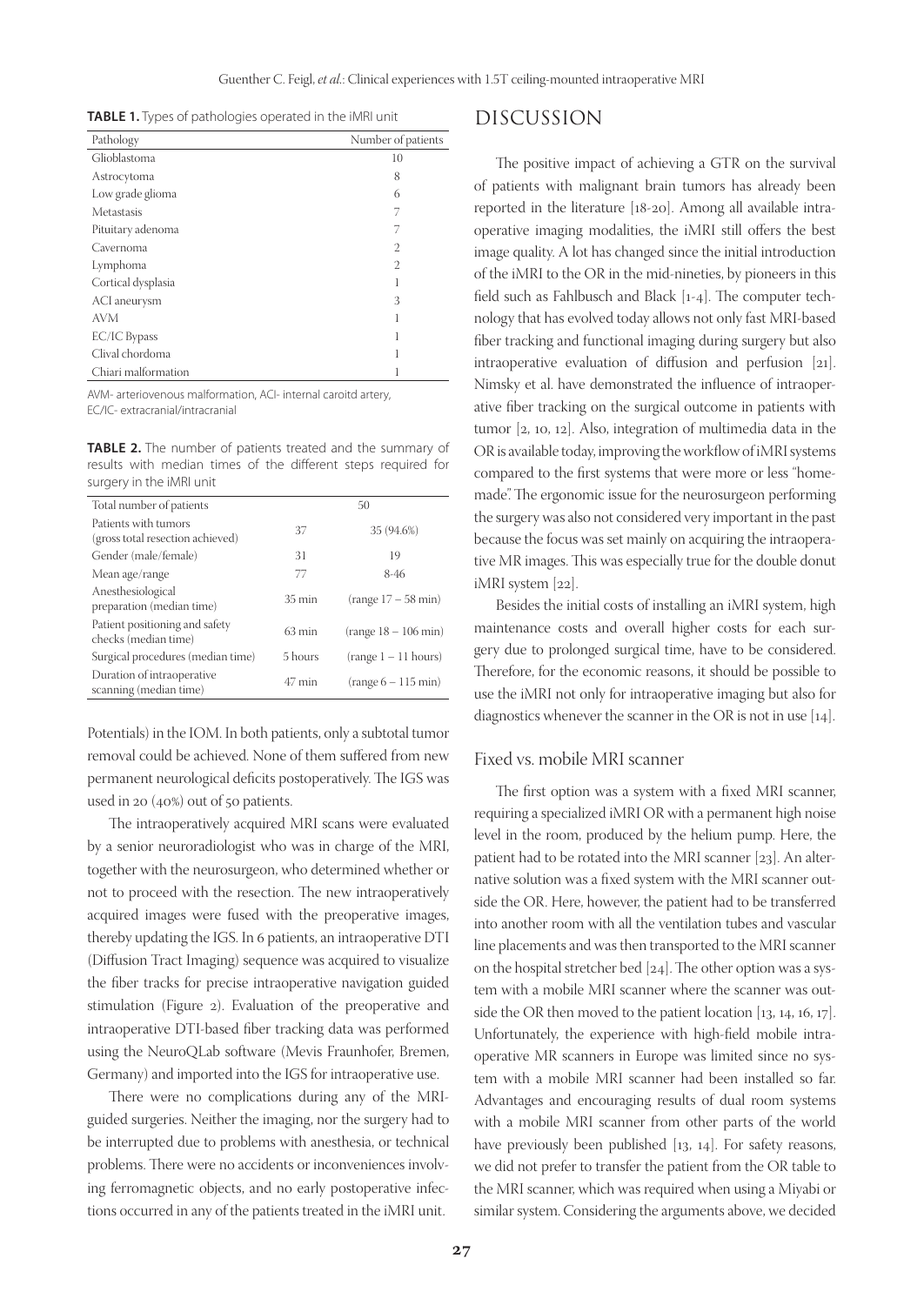to install the Visius Surgical Theatre (IMRIS, Winnipeg) iMRI system incorporating a mobile 1.5T MRI scanner.

#### Workflow and safety issues

It can be argued that the only difference between the mobile system with the high-field iMRI and other high-field iMRI systems is the fact that the MRI scanner hangs from the ceiling. However, this seemingly minor variation does make a significant difference in the workflow and patients' safety since neither the OR table nor the patient has to be moved for intraoperative imaging. Even though no safety issues have been reported regarding the movement of the patient from the OR table into the MRI scanner, this potentially does represent a risk. We noticed that with the ceiling-mounted MRI scanner, the patient does not have to be moved with all the intravenous line placements, catheters, and ventilation tubes during the procedure, and this reduces the potential risk for the patient.

Besides the obvious advantages of the iMRI system, the additional time required for such procedures is frequently discussed, because of the anesthesiological risks and a higher risk of infections. It can be argued that the patient is potentially exposed to a higher anesthesiological risk, due to the prolonged surgical times in an iMRI. However, little data were published on this topic, and no data are available on the assessment of the higher anesthesiological risks due to longer surgery times in an iMRI. In our first series of patients, we did not observe an increased rate of infection or anesthesiological complications. These findings were concordant with the results of other centers using a ceiling mounted iMRI [13-15].

The median time for patient preparation was 35 minutes (range 17 to 58 minutes), which was concordant with the preparation times for a routine surgery at our clinic. Analyses also showed that the median duration during the first 25 cases was 45 minutes and after that 35 minutes. Overall, these findings were in agreement with increased preparation and surgery times in other centers using an iMRI [13-17].

Patient positioning is relevant for any surgical procedure but is extremely important for surgeries in the iMRI unit since the surgery times are considerably longer. An MR-compatible head clamp was used (DORO®, pro med instruments GmbH, Freiburg, Germany). The maximal inclination in the prone position was not always possible, because the head clamp mount would have reached outside the 70 cm diameter of the MRI scanner bore. However, it did not influence the surgical outcome in any of the cases. The median time for patient positioning was 65 minutes (range 43 to 89 minutes) for the first 25 cases, and 57 minutes (18 to 106 minutes) for cases after that.

There were no available data on the best ways to perform the IOM in an iMRI without removing the needles. As a result, a setup was developed using special MR-compatible platinum needles (MedCaT GmbH, Munich, Germany). Nonetheless, the median additional time required in the iMRI unit was 62% longer than for a regular surgery at our clinic. Also, temporary pressure marks on the skin with formation of blisters were observed in only 3 patients (6%) after a median surgical time of 5 hours (range 1 to 11 hours). However, special dermatological treatment or surgical treatment of the skin lesions was not necessary in any of these cases.

#### Intraoperative imaging and neuronavigation

The median number of scans taken per surgery was 2 (range 1 to 4). The median duration of an MRI scan was 47 minutes (range 6 to 115 minutes), which was comparable to results reported by other authors using a similar system [14]. After the scan, the images were transferred automatically to the IGS (CBYONTM - Med-Surgical Services Inc., Sunnyvale California, USA) where they were fused with the preoperative images. This way, new patient registration was not required intraoperatively. Another advantage of the intraoperative image fusion using the CBYONTM IGS was the fact that by fading the fused intraoperative images in and out, tumor remnants can quickly be identified and marked as targets in the IGS for fast and accurate localization.

#### Resection control, IOM and first clinical results

Lesions generally considered suitable for surgery in the iMRI OR include brain tumors such as low-grade gliomas, astrocytomas, pituitary adenomas and craniopharyngiomas [22, 24-28]. Authors have reported on other pathologies that can be operated in an iMRI OR. However, no definite benefits for the patients have been found so far. The main advantage of an iMRI was an intraoperative resection control and the update of the IGS. Therefore, brain tumors are the primary indication for surgery in an iMRI. Out of 50 patients operated in our iMRI unit, 37 patients (74%) suffered from brain tumors, and in 29.7% of these cases the intra-operative strategy was changed, and resection was continued leading to a GTR in 94.6% of all patients with a tumor. Other authors reported similar data with a modified surgical strategy, ranging from 28.8 to 54% [13, 25, 29, 30]. Also, our rate of achieving a GTR was concordant with findings in other centers using a high-field MRI where GTRs ranged from 90 to 99% [13, 25, 30]. It can be argued that surgeries in an iMRI unit should always result in a 100% GTR. In our series, however, in two cases the surgery had to be stopped due to the deterioration of evoked potentials recorded during the IOM. In both patients, only temporary postoperative neurological deficits were observed, which resolved by the time of discharge from the hospital. This emphasizes the great importance of combining imaging and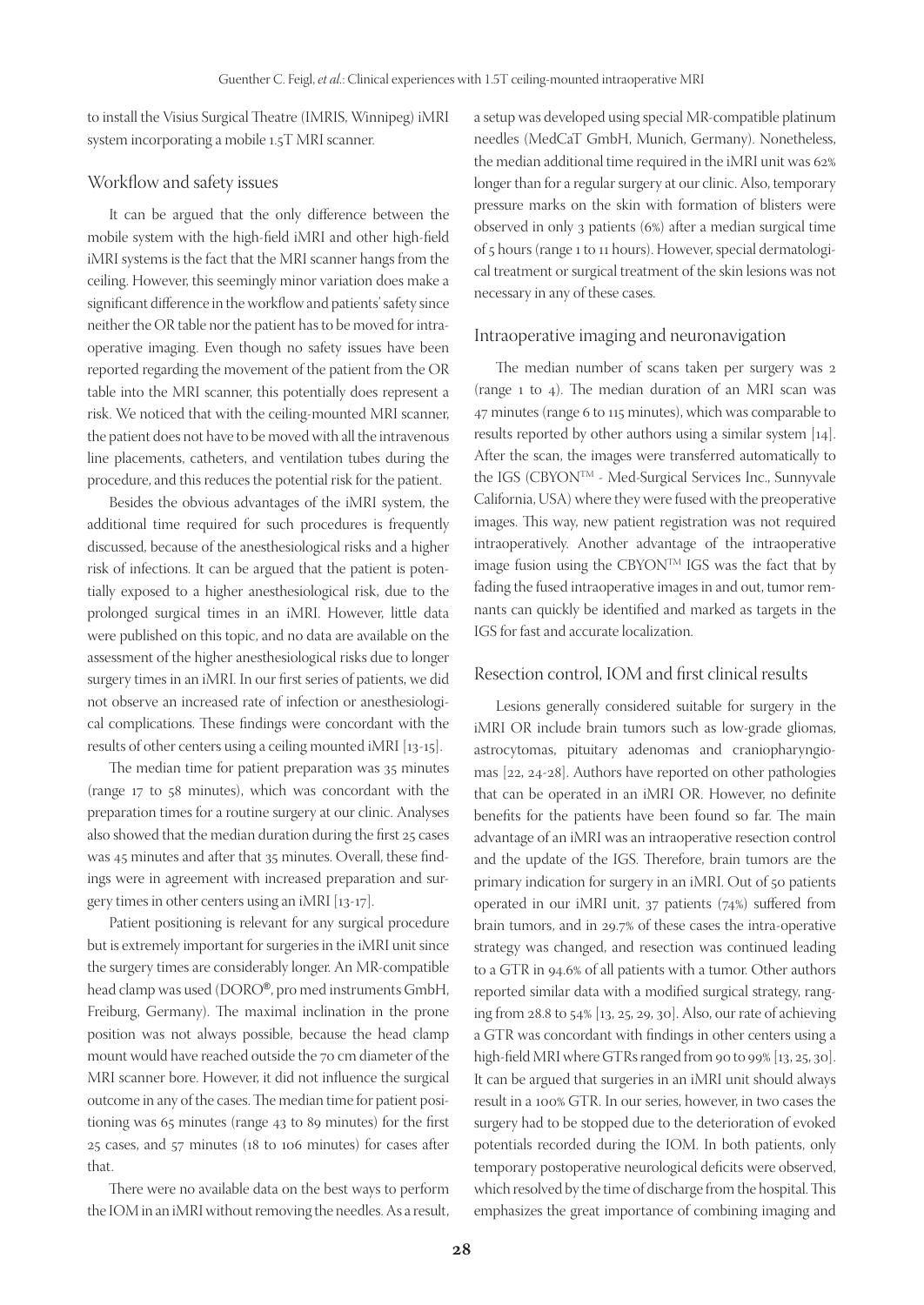monitoring modalities intraoperatively, to preserve the neurological function.

An argument against the high-priced iMRI is that in patients with high-grade gliomas a GTR can be achieved in 65% using 5-ALA (5-Amino-Levulinic-Acid), compared to 36% using only white light [31, 32]. These numbers are based only on the extent of resection, not reporting the functional outcome, as we previously reported [33]. Furthermore, low-grade gliomas rather than high-grade gliomas represent the best indication for iMRI surgeries. In this first group of patients operated in our iMRI unit, no comparison between 5-ALA-based resections and iMRI-based resections was performed; however, such a study has been performed by the Erlangen group [34].

Similarly, as described for the 5-ALA, the neurosurgeon has to find a balance between achieving a GTR of the visualized tumor and preservation of neurological function [33]. Especially when performing tumor resections in eloquent areas of the brain, not everything visualized on the intraoperative MRI scan can be removed without intraoperative monitoring, brain mapping and subcortical stimulation.

#### Drawbacks

Besides the considerable cost of purchasing a high-field iMRI system, we found the prolonged surgical times as the biggest drawback. Our results showed that the duration of surgeries in the iMRI unit was prolonged by 20% to 50%, compared to the average time for routine brain tumor surgeries at our clinic, due to the time necessary for adequate patient positioning, patient preparation and scanning times. This represented a considerable increase in time and therefore in the cost of these procedures. Since the mean overall cost for one minute in the OR in Germany is estimated to be 15 Euros, it was not possible to cover the cost of these surgeries with the money currently paid by the insurance companies in Europe [35]. Therefore, prospective studies are necessary to prove the apparent benefits of such systems for the patients and through that achieve adequate compensation from health insurance companies.

## CONCLUSION

The mobile 1.5T iMRI system proved to be safe and allowed an optimal workflow in the iMRI unit. Since the MRI scanner can be moved into the OR only for imaging, the working environment is comparable to a regular OR. However, longterm follow-up and more experience with this state-of-the-art system are necessary to scientifically evaluate all its benefits for neurosurgical procedures. In almost half of the cases, the tumor resection was extended based on the iMRI scans, showing the value of this imaging tool. The combination of iMRI and IOM showed that IOM adds a great value to an iMRI system.

# DECLARATION OF INTERESTS

The authors declare no conflict of interest.

# REFERENCES

- [1] R. Steinmeier, R. Fahlbusch, O. Ganslandt, C. Nimsky, M. Buchfelder, M. Kaus, T. Heigl, G. Lenz, R. Kuth, and W. Huk, "Intraoperative magnetic resonance imaging with the magnetom open scanner: concepts, neurosurgical indications, and procedures: a preliminary report," *Neurosurgery*, vol. 43, no. 4, pp. 739-747, Oct.1998
- [2] C. Nimsky, O. Ganslandt, H. Kober, M. Moller, S. Ulmer, B. Tomandl, and R. Fahlbusch, "Integration of functional magnetic resonance imaging supported by magnetoencephalography in functional neuronavigation," *Neurosurgery*, vol. 44, no. 6, pp. 1249-1255, June1999.
- [3] M. Buchfelder, O. Ganslandt, R. Fahlbusch, and C. Nimsky, "Intraoperative magnetic resonance imaging in epilepsy surgery," *J. Magn Reson. Imaging*, vol. 12, no. 4, pp. 547-555, Oct.2000.
- [4] T. M. Moriarty, R. Kikinis, F. A. Jolesz, P. M. Black, and E. Alexander, III, "Magnetic resonance imaging therapy. Intraoperative MR imaging," *Neurosurg. Clin. N. Am.*, vol. 7, no. 2, pp. 323-331, Apr.1996.
- [5] E. Alexander, III, T. M. Moriarty, R. Kikinis, P. Black, and F. M. Jolesz, "The present and future role of intraoperative MRI in neurosurgical procedures," *Stereotact. Funct. Neurosurg.*, vol. 68, no. 1-4 Pt 1, pp. 10-17, 1997.
- [6] R. B. Schwartz, L. Hsu, T. Z. Wong, D. F. Kacher, A. A. Zamani, P. M. Black, E. Alexander, III, P. E. Stieg, T. M. Moriarty, C. A. Martin, R. Kikinis, and F. A. Jolesz, "Intraoperative MR imaging guidance for intracranial neurosurgery: experience with the first 200 cases," *Radiology*, vol. 211, no. 2, pp. 477-488, May1999.
- [7] D. S. Oh and P. M. Black, "A low-field intraoperative MRI system for glioma surgery: is it worthwhile?," *Neurosurg. Clin. N. Am.*, vol. 16, no. 1, pp. 135-141, Jan.2005.
- [8] D. Kuhnt, M. H. Bauer, and C. Nimsky, "Brain shift compensation and neurosurgical image fusion using intraoperative MRI: current status and future challenges," *Crit Rev. Biomed. Eng*, vol. 40, no. 3, pp. 175-185, 2012.
- [9] D. Kuhnt, O. Ganslandt, S. M. Schlaffer, M. Buchfelder, and C. Nimsky, "Quantification of glioma removal by intraoperative highfield magnetic resonance imaging: an update," *Neurosurgery*, vol. 69, no. 4, pp. 852-862, Oct.2011.
- [10] C. Nimsky, O. Ganslandt, and R. Fahlbusch, "Implementation of fiber tract navigation," *Neurosurgery*, vol. 61, no. 1 Suppl, pp. 306-317, July2007.
- [11] C. Nimsky, D. Kuhnt, O. Ganslandt, and M. Buchfelder, "Multimodal navigation integrated with imaging," *Acta Neurochir. Suppl*, vol. 109, pp. 207-214, 2011.
- [12] C. Nimsky, "Intraoperative acquisition of fMRI and DTI," *Neurosurg. Clin. N. Am.*, vol. 22, no. 2, pp. 269-77, ix, Apr.2011.
- [13] M. R. Chicoine, C. C. Lim, J. A. Evans, A. Singla, G. J. Zipfel, K. M. Rich, J. L. Dowling, J. R. Leonard, M. D. Smyth, P. Santiago, E. C. Leuthardt, D. D. Limbrick, and R. G. Dacey, "Implementation and preliminary clinical experience with the use of ceiling mounted mobile high field intraoperative magnetic resonance imaging between two operating rooms," *Acta Neurochir. Suppl*, vol. 109, pp. 97-102, 2011.
- [14] X. Chen, B. N. Xu, X. Meng, J. Zhang, X. Yu, and D. Zhou, "Dualroom 1.5-T intraoperative magnetic resonance imaging suite with a movable magnet: implementation and preliminary experience," *Neurosurg. Rev.*, vol. 35, no. 1, pp. 95-109, Jan.2012.
- [15] M. J. Lang, J. J. Kelly, and G. R. Sutherland, "A moveable 3-Tesla intraoperative magnetic resonance imaging system," *Neurosurgery*, vol. 68, no. 1 Suppl Operative, pp. 168-179, Mar.2011.